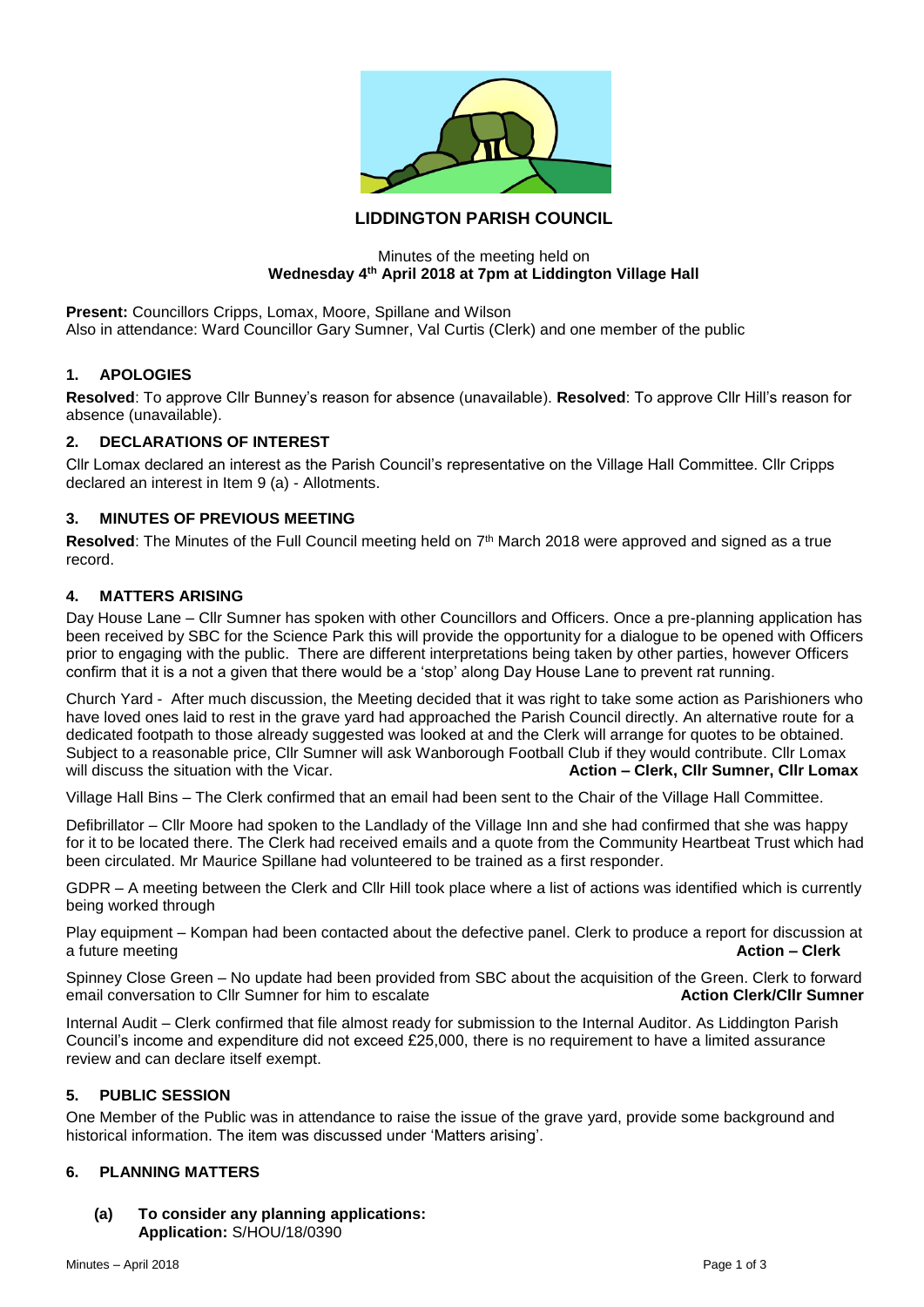**Location:** Street House Farm, The Street, Liddington SN4 0HD **Proposal:** Erection of a two-storey side extension and single storey link **Resolved**: that the following comments be submitted:

The Conservation Officer's remarks should be taken into account. We have no other comments to make

**(b) To note any decisions** – it was noted that no decisions had been made

## **7. WARD COUNCILLOR REPORT**

Two more transport consultations for the proposed changes to accommodate the NEV were being held. Current proposal is that the Southern Connector Road would be single carriageway. Cllr Sumner, along with the Covingham and Dorcan Borough Councillors, are not supportive of the Great Stall Bridge and believe that it should not go ahead. The changes to the White Hart roundabout should be the best they can be, not the cheaper option.

Cllr Sumner left the meeting at 8.30pm

### **8. FINANCE**

- **(a)** It was **resolved** to approve payment of the following invoices**:**
	- Swindon Area Committee Annual subscription 2017/18 £14.50
	- Adams & Watt Annual grass cutting contract £4,664.40 payable in 12 equal instalments of £388.70
	- Wiltshire Association of Local Councils Annual subscription 2018/19 £145.22
- **(b)** It was **resolved** to ratify the following payment made between meetings**:**
	- Liddington Village Hall invoice number 18/0011 £18.00
- **(c)** It was **resolved** to approve payment of the following standing orders**:**
	- Wilts Building Records £15
	- Adams & Watt Annual grass cutting contract April instalment £388.70
- **(d) To review and approve Q4 budget monitoring –** It was **resolved** to accept and approve the Q4 finance statement
- (e) **Account Summary –** it was **resolved** to accept the statement of accounts as at the end of financial year 2017/18

#### **9. VILLAGE MATTERS**

- **(a)** Allotments Regrettably no further action would be taken with regards to the Parish Council taking over the management of the allotments unless significant interest is shown from the residents.
- **(b)** Village clean up key tasks identified: Litter picking, washing road signs, tidying the verges and trimming back over hanging branches. The meeting agreed to purchase 10 litter pickers.

### **10. FOOTPATHS/BRIDLEWAYS**

The footpaths still need to be walked. Cllr Hill had posted photographs of the footpaths on the Liddington.org website so all councillors were requested to look at these online. The item is deferred to a future meeting **Action - All**

### **11. COUNCILLORS' REPORTS**

Community Safety Forum – Cllr Wilson had attended the last meeting on Tuesday 13th March. It was noted that there had been several attempted and actual break-ins to sheds in the Village.

Community Speedwatch – Cllr Spillane explained that a set of sessions was completed on the afternoon of Tuesday 3<sup>rd</sup> April. In the last session of 45 minutes, 400 cars had been monitored on B4192 of which 8 cars had been captured as doing over 40 mph. She thought it was now time to ask the Police to move to the next level as they were regularly identifying speeds of 50 mph, so the next step of considering traffic calming measures being put in place<br>
should be discussed. The meeting agreed. should be discussed. The meeting agreed.

## **12. PARISH MAGAZINE**

It was **resolved** to put the following in the Parish Magazine:

- Annual Meeting on 2nd May 2018
- **Mystery litter picker**
- Break -ins

### **13. CORRESPONDENCE**

The meeting noted that the following correspondence had been received:

• Friends of the Ridgeway – Annual Report 2017